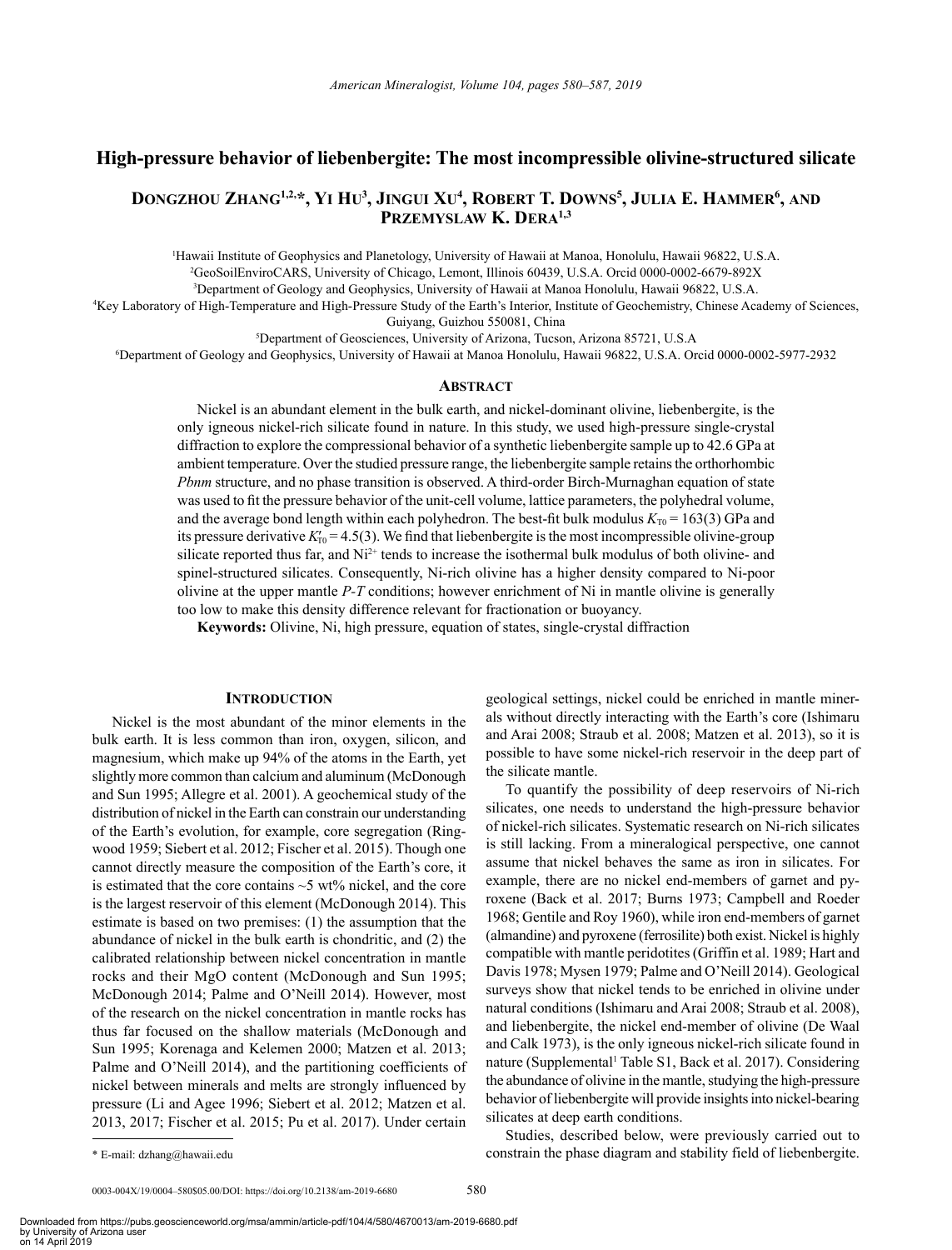At high pressures and temperatures ( $P > \sim 4$  GPa,  $T > 700$  °C), the olivine-structured liebenbergite transforms into a cubic spinel (Ringwood 1962; Akimoto et al. 1965; Akaogi et al. 1982). At even higher pressures ( $P > 14$  GPa,  $T > 1400$  °C), the Ni<sub>2</sub>SiO<sub>4</sub> spinel decomposes into bunsenite (NiO) and stishovite  $(SiO<sub>2</sub>)$ (Liu 1975). The pressure-volume equation of state and elasticity of  $Ni<sub>2</sub>SiO<sub>4</sub>$  spinel have previously been reported (Mao et al. 1969; Sato 1977b; Finger et al. 1979; Bass et al. 1984; Hazen 1993). The elasticity of liebenbergite measured at ambient conditions by Brillouin spectroscopy has also been reported (Bass et al. 1984). One high-pressure Raman study has been carried out on liebenbergite to 35 GPa, and a phase transition was observed around 30 GPa in non-hydrostatic pressure environment (no pressure medium), yet the transition was not observed when water was used as the pressure medium (Lin 2001). Surprisingly, no compressional equation of state study has been carried out on liebenbergite. In this report, we present our experimental results on the compressional equation of state measurement of liebenbergite up to 42.6 GPa at room temperature.

### **Experiments**

The liebenbergite sample measured in this study was synthesized using the flux method (Ozima 1976). Electron microprobe analysis conducted on a Cameca SX100 instrument at the University of Arizona determined the chemical composition of the sample as  $Ni_{2.009}Si_{0.995}O_4$ . Raman spectrum in the range of 200–5500 cm<sup>-1</sup> suggests that the sample is anhydrous. A 15  $\times$  15  $\times$  5 µm fragment of liebenbergite was mounted onto a polymer holder for room-pressure measurement. Then, the same crystal was loaded into a 4-pin DAC with a  $\sim \pm 34^{\circ}$  opening angle. Helium was used as the pressure medium (Rivers et al. 2008), and gold was used to calibrate the pressure of the sample (Fei et al. 2007). The diffraction data were collected at the experimental station 13-BM-C of the Advanced Photon Source, Argonne National Laboratory, and the experimental details were described previously (Zhang et al. 2016a, 2017). The crystal structure refinements were carried out with the ATREX/ RSV, SHELXL, Olex2, and VESTA software packages (Sheldrick 2008; Momma and Izumi 2008; Dolomanov et al. 2009; Dera et al. 2013). We used isotropic atomic displacement parameters ( $U_{\text{iso}}$ ) for all atoms. The crystal structure model of Lager and Meagher (1978) was used to initialize the refinement. The crystal structure of liebenbergite is illustrated in S1. Figures of merits of the refinements, unit-cell parameters, atomic coordinates Supplemental<sup>1</sup> Figure and displacement parameters, bond lengths, polyhedral volumes, and distortions at different pressures are given in Table 1, Supplemental<sup>1</sup> Tables S2 and S3, and the CIF<sup>1</sup>.

### **Data analysis**

# **Liebenbergite, the most incompressible olivine-structured silicate**

Throughout the investigated pressure range (1 bar to 42.6 GPa), the liebenbergite sample retains the *Pbnm* olivine structure. The compression curve of the liebenbergite sample does not show any abrupt changes, consistent with the absence of structural transitions during compression. We fit the *P-V* compression curve of our sample with a third-order Birch-Murnaghan (BM3) equation of state (Fig. 1) using the EoSFit7c software package (Angel et al. 2014). The best-fit parameters are:  $V_0 = 283.38(7)$  $\AA^3$ ,  $K_{T0} = 163(3)$  GPa, and  $K'_{T0} = 4.5(3)$ . The  $K_{T0}$  of liebenbergite is significantly higher than  $K_{T0}$  of forsterite (Mg<sub>2</sub>SiO<sub>4</sub>, 123–136) GPa, Supplemental Table S4) and fayalite ( $Fe<sub>2</sub>SiO<sub>4</sub>$ , 125–136 GPa, Supplemental Table S4). The  $K_{\text{T0}}$  of liebenbergite is consistent with the adiabatic bulk modulus  $(K_{S0})$  measured from Brillouin spectroscopy [165(2) GPa, Bass et al. 1984].

We also used the pressure-axial length BM3 equations of state to fit the lattice parameters *a*, *b*, and *c* (Fig. 2). The axial compressibilities were calculated from the best-fit linear moduli. The BM3 fitting was carried out with EoSFit 7c software (Angel et al. 2014). The best-fit BM3 parameters are listed in Table 2. The liebenbergite crystal shows elastic anisotropy on compression. At ambient pressure, the axial compressibilities of the three axes are:  $\beta_a = 1.47(2) \text{ TPa}^{-1}$ ,  $\beta_b = 2.63(2) \text{ TPa}^{-1}$ , and  $\beta_c = 2.14(1)$ TPa–1. The ratio between the three axes using the BM3 fitting is  $\beta_a$ : $\beta_b$ : $\beta_c$  = 1.00:1.79:1.46. The **a**-axis is most incompressible, and the **b**-axis is the most compressible axis. The axial compressibility can also be calculated with the following equation:

$$
\beta_i = \sum_j s_{ij} \tag{1}
$$

where  $s_{ij}$  is the elastic compliance of the mineral (Speziale et al. 2004). Using the adiabatic elastic compliances reported by (Bass et al. 1984), the axial compressibilities are calculated as:  $\beta_a = 1.4(1)$  TPa<sup>-1</sup>,  $\beta_b = 2.5(1)$  TPa<sup>-1</sup>, and  $\beta_c = 2.2(1)$  TPa<sup>-1</sup>. The axial compressibilities measured from our study are consistent

**Table 1.** Details of each polyhedron of liebenbergite at different pressures

| P(GPa)                              | 0.0001   | 0.4(2)    | 3.9(3)    | 11.7(2)   | 20.0(1)   | 25.2(3)   | 31.4(2)   | 37.3(2)   | 42.6(5)  |
|-------------------------------------|----------|-----------|-----------|-----------|-----------|-----------|-----------|-----------|----------|
| Ni1 Average bond length (A)         | 2.0803   | 2.0799    | 2.0637    | 2.0417    | 2.0185    | 2.0052    | 1.9838    | 1.9789    | 1.9655   |
| Polyhedral volume (A <sup>3</sup> ) | 11.58(5) | 11.55(13) | 11.30(13) | 10.98(15) | 10.62(12) | 10.42(14) | 10.10(11) | 10.04(15) | 9.87(19) |
| Distortion index                    | 0.00882  | 0.00742   | 0.01431   | 0.00976   | 0.01221   | 0.00808   | 0.01057   | 0.00955   | 0.00496  |
| Quadratic elongation                | 1.0244   | 1.0255    | 1.0247    | 1.0226    | 1.0219    | 1.0212    | 1.0208    | 1.0191    | 1.017    |
| Bond angle variance                 | 86.7801  | 90.8953   | 86.9672   | 79.9342   | 77.2471   | 75.1582   | 72.9187   | 66.9515   | 59.8429  |
| Effective coordination number       | 5.9822   | 5.9874    | 5.9474    | 5.9742    | 5.9652    | 5.9848    | 5.9654    | 5.9726    | 5.9941   |
| Bond valence                        | 2.0071   | 2.0088    | 2.0950    | 2.1970    | 2.3125    | 2.3749    | 2.4997    | 2.5098    | 2.5775   |
| Ni2 Average bond length (A)         | 2.1007   | 2.0982    | 2.0807    | 2.0498    | 2.0188    | 2.0021    | 1.9919    | 1.9732    | 1.9605   |
| Polyhedral volume (A <sup>3</sup> ) | 12.00(6) | 11.96(15) | 11.67(15) | 11.19(18) | 10.74(14) | 10.48(16) | 10.33(13) | 10.06(18) | 9.89(19) |
| Distortion index                    | 0.02519  | 0.02692   | 0.02488   | 0.02643   | 0.02357   | 0.02488   | 0.02309   | 0.02553   | 0.02313  |
| Quadratic elongation                | 1.0209   | 1.0209    | 1.0198    | 1.0179    | 1.0152    | 1.0147    | 1.014     | 1.0128    | 1.0114   |
| Bond angle variance                 | 72.374   | 71.9435   | 69.0663   | 61.6849   | 52.236    | 50.0929   | 48.1016   | 43.6025   | 38.3159  |
| Effective coordination number       | 5.8269   | 5.8053    | 5.8477    | 5.8188    | 5.8423    | 5.842     | 5.8602    | 5.8402    | 5.8558   |
| Bond valence                        | 1.9232   | 1.9371    | 2.0135    | 2.1676    | 2.3281    | 2.4187    | 2.4602    | 2.5688    | 2.6397   |
| <b>Si</b> Average bond length (A)   | 1.6417   | 1.6400    | 1.6357    | 1.6232    | 1.6152    | 1.6061    | 1.6019    | 1.5959    | 1.5974   |
| Polyhedral volume (A <sup>3</sup> ) | 2.23(1)  | 2.23(4)   | 2.21(4)   | 2.16(4)   | 2.12(3)   | 2.08(4)   | 2.06(3)   | 2.04(5)   | 2.04(6)  |
| Distortion index                    | 0.00632  | 0.00592   | 0.00583   | 0.00703   | 0.01173   | 0.007     | 0.01059   | 0.01243   | 0.01425  |
| Quadratic elongation                | 1.0113   | 1.0112    | 1.0115    | 1.0122    | 1.0131    | 1.0136    | 1.0149    | 1.0137    | 1.0157   |
| Bond angle variance                 | 49.972   | 48.656    | 49.9954   | 53.8924   | 56.9767   | 60.1616   | 63.6643   | 58.4235   | 69.3632  |
| Effective coordination number       | 3.989    | 3.9937    | 3.9946    | 3.9895    | 3.9784    | 3.9899    | 3.9838    | 3.9779    | 3.9635   |
| Bond valence                        | 3.8156   | 3.8305    | 3.8598    | 3.9518    | 4.0016    | 4.0704    | 4.0900    | 4.1171    | 4.0829   |

*Notes:* The average bond length and the polyhedral volume are calculated by the Vesta software (Momma and Izumi 2008). The bond valence is defined by Equation 4. The distortion index is defined by Equation 5. The bond angle variance is defined by Equation 6. The quadratic elongation is defined in Robinson et al. (1971) and has the same trend as the bond angle variance.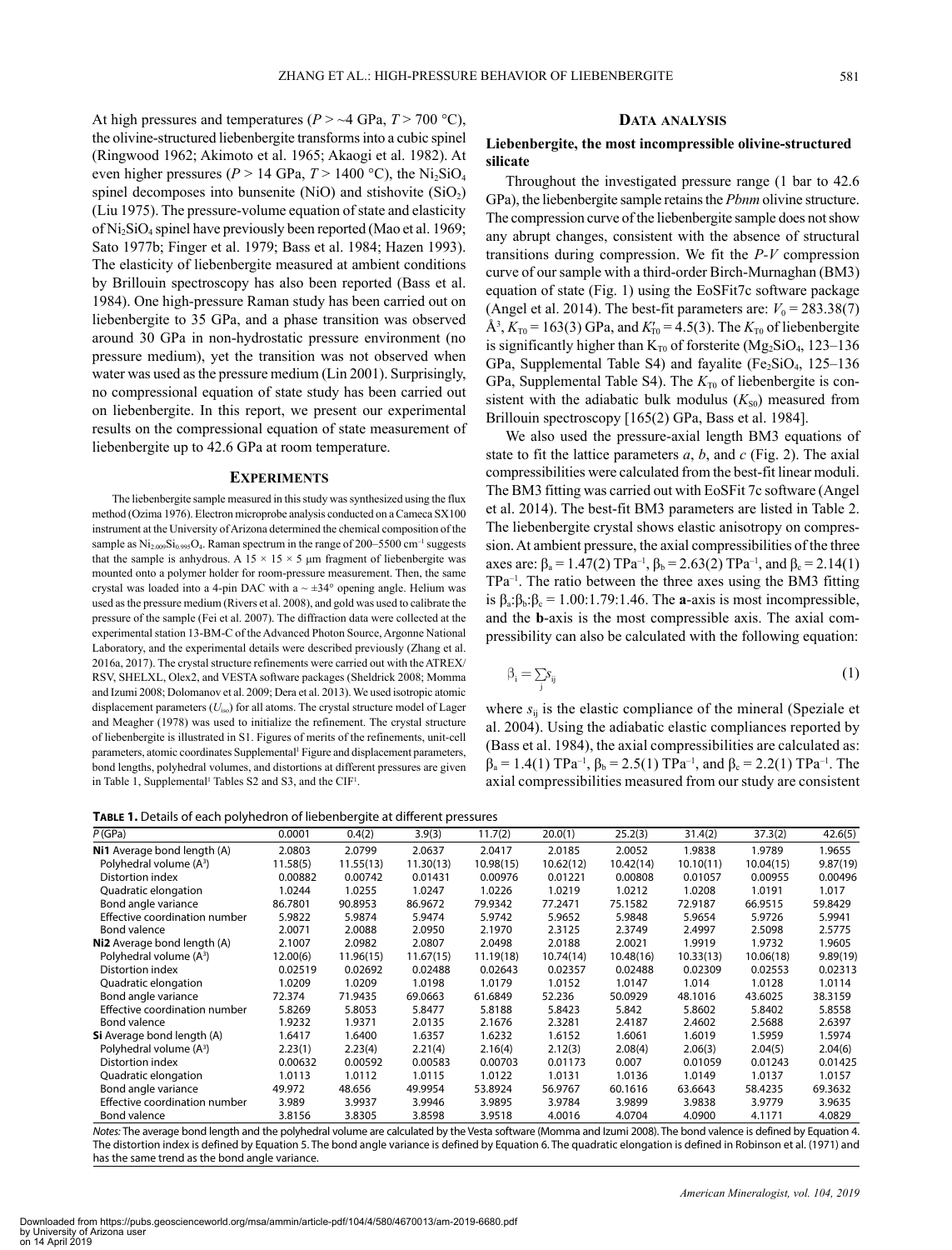

**Figure 1.** Unit-cell volume compression curve of liebenbergite and the best-fit BM3 pressure-volume equation of state. The error bars are smaller than the symbol. BM3 fitting is carried out by the EoSFit7c software package (Angel et al. 2014) Inset: the Eulerian strain-normalized pressure (*f*-*F*) plot. The linear trend of the *f*-*F* plot indicates that the BM3 fitting is suitable (Angel 2000). (Color online.)

with the results determined by Brillouin spectroscopy. The relative axial compressibility of liebenbergite is close to that of forsterite ( $Mg_2SiO_4$ ,  $\beta_a:\beta_b:\beta_c = 1.00:1.99:1.55$ , Downs et al. (1996),  $\beta_a:\beta_b:\beta_c = 1.0:2.2:1.6$ , Finkelstein et al. 2014), fayalite  $(Fe<sub>2</sub>SiO<sub>4</sub>, \beta<sub>a</sub>: \beta<sub>b</sub>: \beta<sub>c</sub> = 1.00:2.44:1.30, Zhang 1998), tephroite$ (Mn<sub>2</sub>SiO<sub>4</sub>,  $\beta_a:\beta_b:\beta_c = 1.00:2.40:1.36$ , Zhang 1998) and Coolivine  $(\beta_a:\beta_b:\beta_c = 1.00:2.26:1.61$ , Zhang 1998).

The isothermal bulk modulus of liebenbergite is 163(3) GPa, which is significantly higher than forsterite  $(Mg_2SiO<sub>4</sub>)$ 



**Figure 2.** Normalized lattice parameters of liebenbergite as functions of pressure, with best-fit BM3 equations of states. BM3 fitting is carried out by the EoSFit7c software package (Angel et al. 2014). (Color online.)

|                                                                                              |              | and the average bond lengths of each polyneuron |                  |
|----------------------------------------------------------------------------------------------|--------------|-------------------------------------------------|------------------|
| Volumetric                                                                                   | $V_0(\AA^3)$ | $K_{\text{To}}$ (GPa)                           | $K_{\text{TO}}'$ |
| Unit-cell volume                                                                             | 283.38(7)    | 163(3)                                          | 4.5(3)           |
| Ni1 octahedron                                                                               | 11.58(5)     | 191(11)                                         | 3.8(8)           |
| Ni <sub>2</sub> octahedron                                                                   | 11.99(5)     | 140(8)                                          | 4.8(8)           |
| Si tetrahedron                                                                               | 2.23(1)      | 300(4)                                          | 8(4)             |
| Axial                                                                                        | $L_{n}(A)$   | $M_{\tau_0}$ (GPa)                              | $M'_{\tau_0}$    |
| Lattice parameter a                                                                          | 4.72963(6)   | 682(7)                                          | 41(1)            |
| Lattice parameter b                                                                          | 10.1256(8)   | 380(3)                                          | 10.6(2)          |
| Lattice parameter c                                                                          | 5.9151(6)    | 468(2)                                          | 9.8(1)           |
| $<$ Ni1-O $>$                                                                                | 2.080(3)     | $5.6(3)\times10^{2}$                            | 10(2)            |
| $<$ Ni2-O $>$                                                                                | 2.101(3)     | $4.0(2) \times 10^{2}$                          | 13(2)            |
| $<$ Si-O $>$                                                                                 | 1.6419(3)    | $9(1) \times 10^2$                              | 32(16)           |
| Note: BM3 fitting is carried out by the EoSFit7c software package (Angel et al.<br>$2014$ ). |              |                                                 |                  |

 $K_{0T}$  = 124–136 GPa), tephroite (Mn<sub>2</sub>SiO<sub>4</sub>,  $K_{0T}$  = 125.2 GPa), fayalite (Fe<sub>2</sub>SiO<sub>4</sub>,  $K_{0T}$  = 113–136 GPa), Co-olivine ( $K_{0T}$  = 144 GPa), monticellite (CaMgSiO<sub>4</sub>,  $K_{0T}$  = 113 GPa), and LiScolivine ( $K_{0T}$  = 118 GPa) (Supplemental<sup>1</sup> Table S4 and Fig. 3). The increase in the bulk modulus appears to be related to the compressibility of the **b**-axis, as reviewed above. An increase of  $Ni<sup>2+</sup>$  in the olivine structure increases the isothermal bulk modulus. Similar to olivine, Ni-end-member of spinel also has a higher isothermal bulk modulus than the Mg-, Fe-, and Co-end-members of spinel (Fig. 3). Previous Brillouin study has shown that liebenbergite has larger elastic moduli than other silicate olivines (Bass et al. 1984), which is consistent with our conclusion.

The large isothermal bulk modulus of liebenbergite is probably related to the small ionic radius of Ni<sup>2+</sup>. Among all divalent cations, Ni<sup>2+</sup> has the second smallest ionic radius, only larger than  $Be^{2+}$  (Shannon 1976).  $Be^{2+}$  is too small to stay in the octahedral sites of olivine (Jollands et al. 2016), so  $Ni<sup>2+</sup>$  is the smallest divalent cation that occupies the  $MO<sub>6</sub>$  octahedron in olivine. The bulk modulus is found to be related to the specific volume of a mineral. For an ionic crystal with Born power law repulsive potential, it can be proven mathematically that the product of bulk modulus  $(K)$  and the specific volume  $(V_0)$  of a mineral is a constant (Anderson and Anderson 1970). The Anderson model is deduced from the harmonic approximation, so it is a first-order approximation for the closest-packed arrangement of ions (Anderson and Anderson 1970), and olivinestructured mineral is known to have such closest-packed ionic arrangement (Thompson and Downs 2001). Hazen and Finger (1979) established a similar relationship between polyhedral bulk modulus  $(K_n)$  and the polyhedral average bond length  $(d)$ in silicates and oxides as follows:

$$
K_{\rm p} d^3 / Z_{\rm c} = 7.5 \pm 0.2 \text{ Mbar} \cdot \text{\AA}^3 \tag{2}
$$

where  $Z_c$  is the cation formal charge. With this reasoning, the  $NiO<sub>6</sub> octahedron, with the smallest volume and the shortest aver$ age bond length, should be the most incompressible octahedron among all divalent cation  $MO<sub>6</sub>$  octahedra. It has been suggested that the compressibility of the olivine-structured silicate is dominantly controlled by the compressibility of the  $MO<sub>6</sub>$  octahedron (Bass et al. 1984), and therefore liebenbergite tends to be more incompressible than other olivine-structured silicates.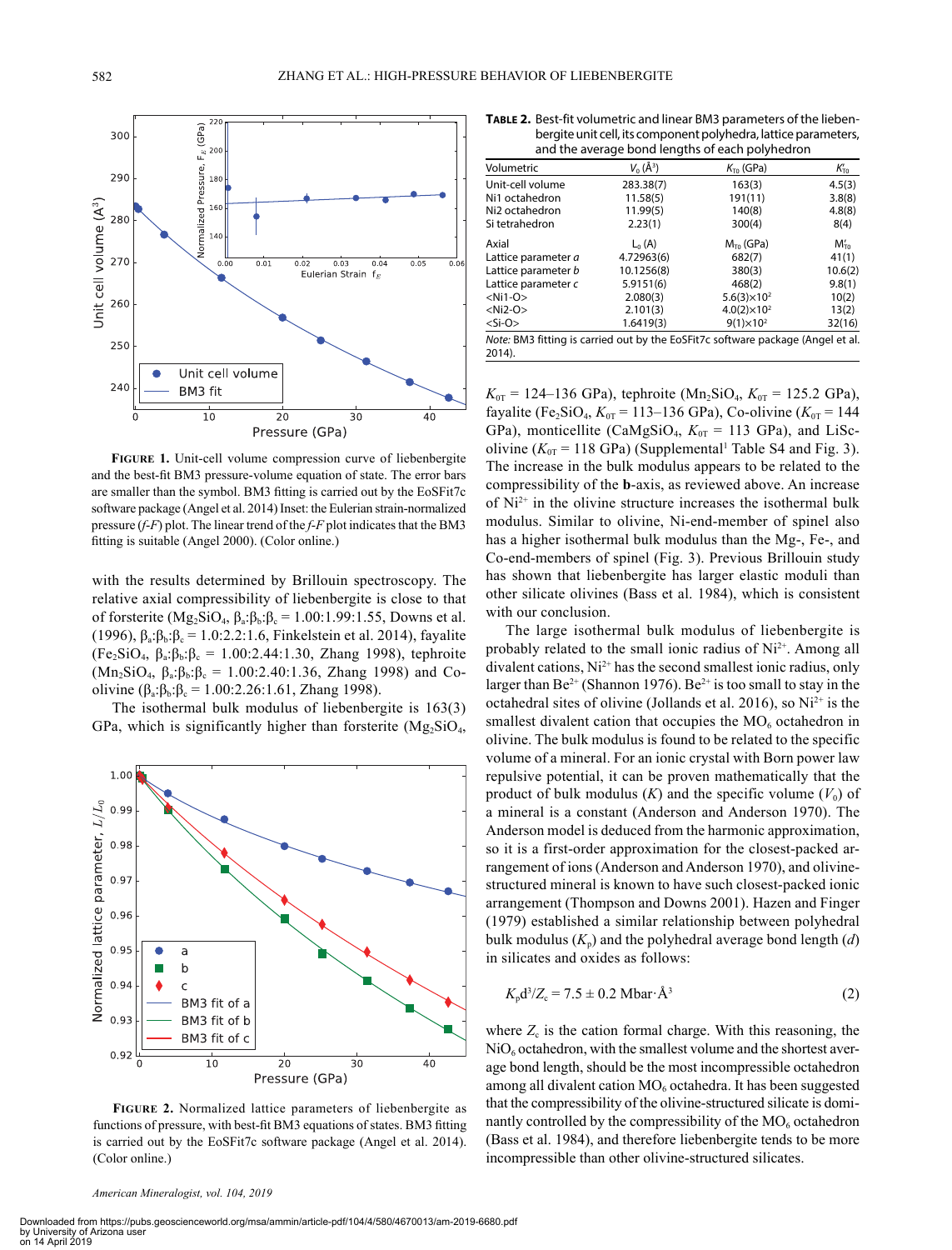

**Figure 3.** Isothermal bulk moduli and their pressure derivatives of different olivine- and spinel-structured silicates. Solid symbols = olivine-structured silicates. Empty symbols = spinel-structured silicates. The 1 $\sigma$  confidence eclipse of  $K_{\tau_0}$  and  $K'_{\tau_0}$  of this study is shown as the dotted ellipse. Data and references can be found in Supplemental<sup>1</sup> Table S4. (Color online.)

# **Compressional behavior of each polyhedron in liebenbergite**

There are three filled polyhedral sites within the closestpacked array of oxygen atoms in liebenbergite, namely the Ni1 octahedron, the Ni2 octahedron, and the Si tetrahedron. Our crystal structural refinement suggests that the Ni1 and Ni2 octahedra undertake most of the volumetric compression of the crystal, and Ni1 is more incompressible than Ni2 (Fig. 4). The Si tetrahedron has a much smaller polyhedral volume and is significantly more incompressible than both  $NiO<sub>6</sub>$  octahedra (Fig. 4). We fit the *P*-*V* compression curves of the three polyhedra with BM3 equation of state (Supplemental<sup>1</sup> Fig. S2). The fits are weighted by the pressure and volumetric errors of the polyhedra, and the volumetric errors of the polyhedra are estimated using the following equation:

$$
\delta V_i = 3 \frac{\delta a_i}{a_i} V_i \tag{3}
$$

where  $V_i$  is the volume of each polyhedron, and  $\langle a_i \rangle$  is the average bond length of this polyhedron. The error of the average bond length of each polyhedron is calculated using the Vesta software (Momma and Izumi 2008). The best-fit parameters are listed in Table 2. In many silicates where Si tetrahedra form chains or frameworks, the volume of the Si tetrahedra stays almost constant during the initial compression, because most of the volume compression of the unit cell is accommodated by the rigid body tilting of the Si tetrahedra (e.g., Xu et al. 2017). The Si tetrahedral volume of liebenbergite decreases simultaneously as the compression begins, and we did not observe a stagnant Si tetrahedral volume during the initial compression in liebenbergite. The non-stagnant tetrahedra have been observed in other nesosilicates, such as fayalite (Zhang et al. 2016b) and Ti-clinohumite (Qin et al. 2017),



**Figure 4.** Normalized polyhedral volume compared to a normalized unit-cell volume at different pressures. The black dotted line is the  $Y = X$ identity line. The Ni1 and Ni2 octahedra shrink simultaneously with the unit cell, yet the Si tetrahedra shrink less than the unit-cell volume at high pressures. (Color online.)

and it comes from the fact that Si tetrahedra are not connected in nesosilicates. The behavior of the normalized average bond length is similar to the polyhedral volume (Supplemental<sup>1</sup> Fig. S3). We fit the pressure vs. average bond length compression curves of the three polyhedra using BM3 equation of state (Table 2). Within the scattering of our data, we did not find any abrupt change in either the polyhedral volume or the average bond length. Bond valence is a physical quantity that estimates the oxidation states of atoms (Brown et al. 2003; Bickmore et al. 2017). Bond valence is defined as:

$$
V = \sum \exp\left(\frac{R_0 - R_i}{b}\right) \tag{4}
$$

where  $V$  is the bond valence,  $R_0$  is a tabulated parameter expressing the ideal bond length between two given atoms (for Ni-O bond,  $R_0 = 1.675$  Å, for Si-O bond,  $R_0 = 1.624$  Å),  $R_i$  is the measured bond length, and  $b = 0.37 \text{ Å}$  is an empirical constant (Brown et al. 2003). From the bond length data (Supplemental<sup>1</sup> Table S3), we calculated the bond valence of each cation (Table 1). The bond valences of cations all increase with pressure, indicating that the Ni-O and Si-O bonds are stronger at high pressures.

The distortion of different polyhedra can be described by two parameters, namely the distortion index and the bond angle variance. Distortion index (*D*) describes the average deviation of the cation-oxygen bond lengths from their mean (Baur 1974; Momma and Izumi 2008) and is defined as:

$$
D = \frac{1}{n} \sum_{i=1}^{n} \frac{|l_i - l_{\text{avg}}|}{l_{\text{avg}}}
$$
(5)

where  $l_i$  is the distance from the central cation to the *i*th coordinating oxygen, and  $l_{avg}$  is the average bond length. Supplemental<sup>1</sup>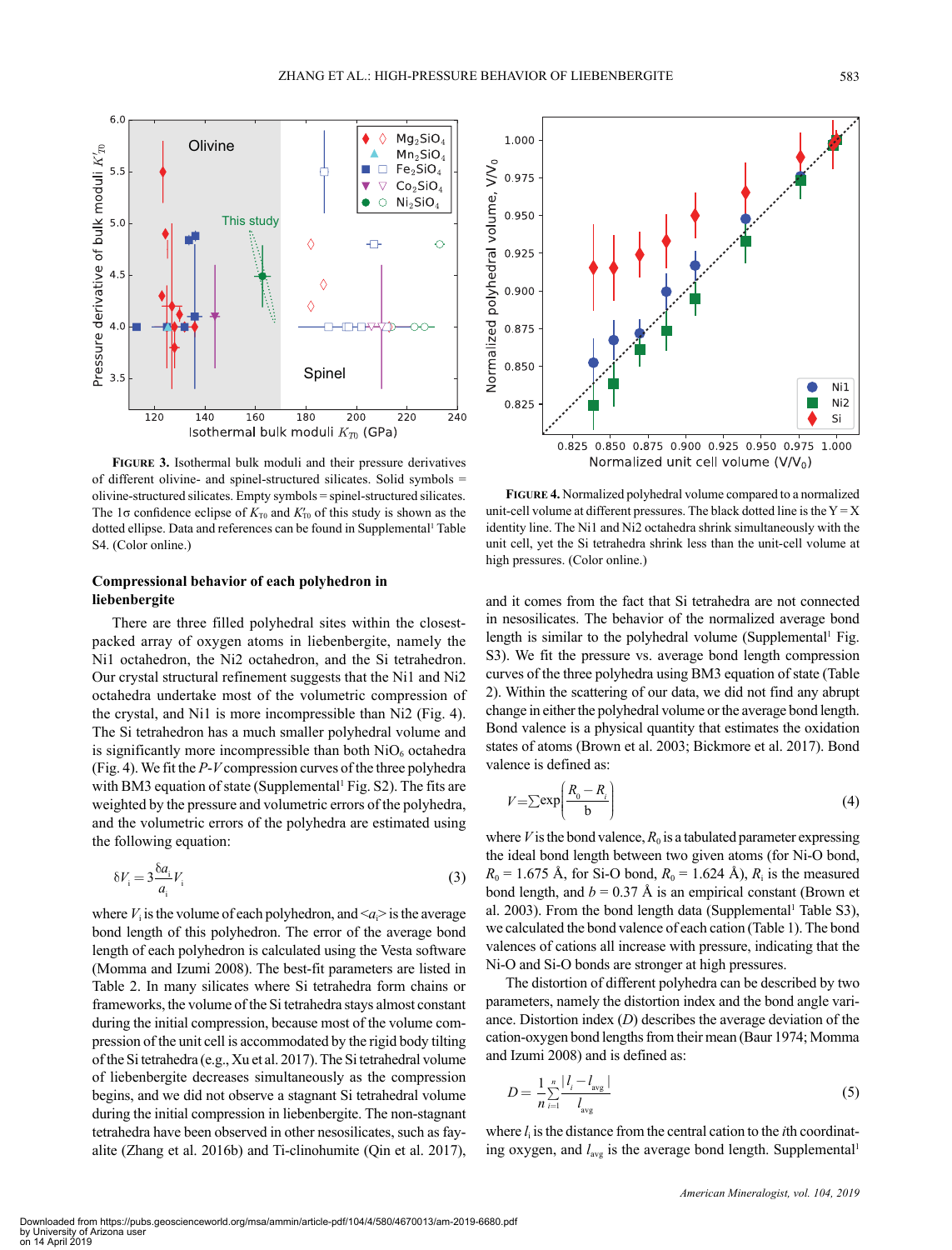Figure S4 shows the evolution of distortion indices of different polyhedra with pressure. Within the scattering of the data, we did not find any systematic change in the distortion indices of the two octahedra, yet the distortion index of the Si-tetrahedron increases with pressure. The distortion index of the Ni1 site is always lower than that of the Ni2 site, which is consistent with previous observations that the M1 site in olivine is less distorted in interatomic distances (Birle et al. 1968).

For polyhedra with a regular shape, i.e., octahedra and tetrahedra, the deviation from the ideal polyhedral shape can be described by the bond angle variance  $(\sigma^2)$  (Momma and Izumi 2008; Robinson et al. 1971).  $\sigma^2$  is defined as:

$$
\sigma^2 = \frac{1}{m-1} \sum_{i=1}^{m} (\phi_i - \phi_0)^2
$$
 (6)

where *m* is the number of O-M-O or O-T-O bond angles (3/2 times of the number of faces in the polyhedron),  $\phi_i$  is the *i*th bond angle, and  $\phi_0$  is the ideal bond angle for a perfect regular polyhedron. For perfect regular polyhedra,  $\sigma^2 = 0$ . We calculate the  $\sigma^2$  of the octahedra and the tetrahedra at different pressures (Supplemental<sup>1</sup> Fig. S5, Table 1). In the investigated pressure range, the  $\sigma^2$  of both octahedra systematically decrease, yet the  $\sigma^2$  of the Si-tetrahedron increases with pressure. The  $\sigma^2$  of the Ni1 site is always higher than that of the Ni2 site, which is consistent with previous observations that the M1 site in olivine is more distorted in bond angle than the M2 site (Birle et al. 1968). The pressure dependence of  $\sigma^2$  indicates that the Ni1 and Ni2 octahedra become more regular in bond angle during compression, yet the Si tetrahedron becomes more and more irregular.

After assessing both the distortion index and the bond angle ⎛ ⎞ After assessing both the distortion index and the bond angle<br>variance, we conclude that both the Ni1 and the Ni2 octahedra exhibit a trend toward an ideal octahedral shape at higher pressure. Similar behavior has been observed in the  $MgO_6$ octahedra of forsterite up to 48 GPa (Finkelstein et al. 2014). Compared to the low transition pressure between olivine- and spinel-structured  $Ni<sub>2</sub>SiO<sub>4</sub>$  (2–4 GPa, Liu 1975), it is known that Mg<sup>2+</sup> shifts the olivine transition pressure to ~13 GPa, and Mg-rich olivine is the dominant phase in the Earth's upper mantle (Frost 2008). The solid solution of liebenbergite in Mgrich olivine is more relevant to the Earth's upper mantle.  $Ni<sup>2+</sup>$ is more compatible with olivine than with melt at the mantle conditions (Matzen et al. 2013, 2017; Pu et al. 2017). Burns (1973) concludes that  $Ni^{2+}$  has relatively high crystal field stabilization energy in octahedral coordination, and therefore the octahedral sites in silicate solids are more favorable to accommodate  $Ni<sup>2+</sup>$ , i.e., with a large equilibrium partitioning coefficient over silicate melt.

## **Implications**

Olivine is the most abundant mineral in the Earth's upper mantle. The concentration of Ni in upper mantle olivine is constant at different occurrences (about 0.4 wt% NiO at Fo#  $(100 \times Mg/[Mg+Fe]) \approx 90$ , Ishimaru and Arai 2008; Sato 1977a). However, under certain geological settings, Ni concentration in olivine can be significantly higher than 0.4 wt%. Ni is found to be enriched in the olivine phenocrysts of the Hawaiian tholeiitic lava (0.25–0.60 wt% NiO, Lynn et al. 2017), and the origin for the Ni enrichment in Hawaiian olivine phenocryst is still under debate. It is possible that pryoxenite melting in the magma source leads to the Ni enrichment in the olivine phenocryst (Herzberg 2006; Herzberg et al. 2016; Sobolev et al. 2007), while other researchers argue that the melting of periodotite at elevated pressure-temperature conditions could also generate olivine with enriched Ni (Matzen et al. 2013; Putirka et al. 2011). Besides the Hawaii hotspot, Ni-rich olivine with NiO content up to 5 wt% has been found in a peridotite xenolith from the Kamchatka volcanic arc in Russia, which is likely due to the diffusion from Ni-rich sulfide melt (Ishimaru and Arai 2008). Natural olivine with the highest Ni concentration  $(Ni_{1.52}Mg_{0.33}Co_{0.05}Fe_{0.12}Si_{0.99}O_4)$  has been found in the Barberton impact crater in South Africa, and it originates from a Ni-rich meteorite impact event (De Waal and Calk 1973).

Except for the rare meteorite impact events, most Ni-rich olivine is associated with volcanoes. The previous study has suggested that mantle magma accumulation can occur as deep as 100 km (Clague 1987), and melts in the mantle is olivine saturated for its entire journey to the surface (Herzberg 1992). The density of Ni-rich olivine crystals at variable *P-T* conditions helps to estimate the force balance of olivine phenocryst crystallized in magma. We assess the density of olivine crystals with different compositions using the following approach. We use the parameterized isothermal equation of state from Angel et al. (2018) to calculate the density of olivine at different *P-T* conditions.

$$
P(V,T) = \frac{3}{2} K_{\rm T}(T,0) \left(\frac{V_{0T}}{V}\right)^{7/3} - \left(\frac{V_{0T}}{V}\right)^{5/3} \times
$$
  
\n
$$
\left\{1 + \frac{3}{4} (K_{\rm T}'(T,0) - 4) \left(\frac{V_{0T}}{V}\right)^{2/3} - 1\right\}
$$
  
\n
$$
V(T) = V_{0} \left[1 - \delta_{\rm T} + \delta_{\rm T} \left(1 - \frac{\left(\delta_{\rm T}^2 - 1\right)}{\delta_{\rm T}} A\right)^{B}\right]
$$
  
\n
$$
A = \alpha_{V,0} \left(\frac{\theta_{\rm E}}{\xi_{0}} \left(\frac{1}{\exp(\theta_{\rm E}/T) - 1} - \frac{1}{\exp(\theta_{\rm E}/T_{\rm ref}) - 1}\right)\right)
$$
  
\n
$$
B = \frac{1}{\delta_{\rm T}^2 - 1}
$$
  
\n
$$
\xi_{0} = \frac{\left(\theta_{\rm E}/T\right)^{2} \exp(\theta_{\rm E}/T)}{\left(\exp(\frac{\theta_{\rm E}}{T}) - 1\right)^{2}}
$$
  
\n
$$
K_{\rm T}(T, 0) = K_{\rm T0} \left(\frac{V_{0}}{V(T)}\right)^{\delta_{\rm T}}
$$
  
\n
$$
K_{\rm T}'(T, 0) = K_{\rm T0} \left(\frac{V(T)}{V_{0}}\right)^{\delta_{\rm T}'}
$$

In the equations above, the parameter  $\theta_{\rm E} = 484$  K is the characteristic Einstein temperature of olivine,  $\delta_{\rm T}$  = 5.77 is the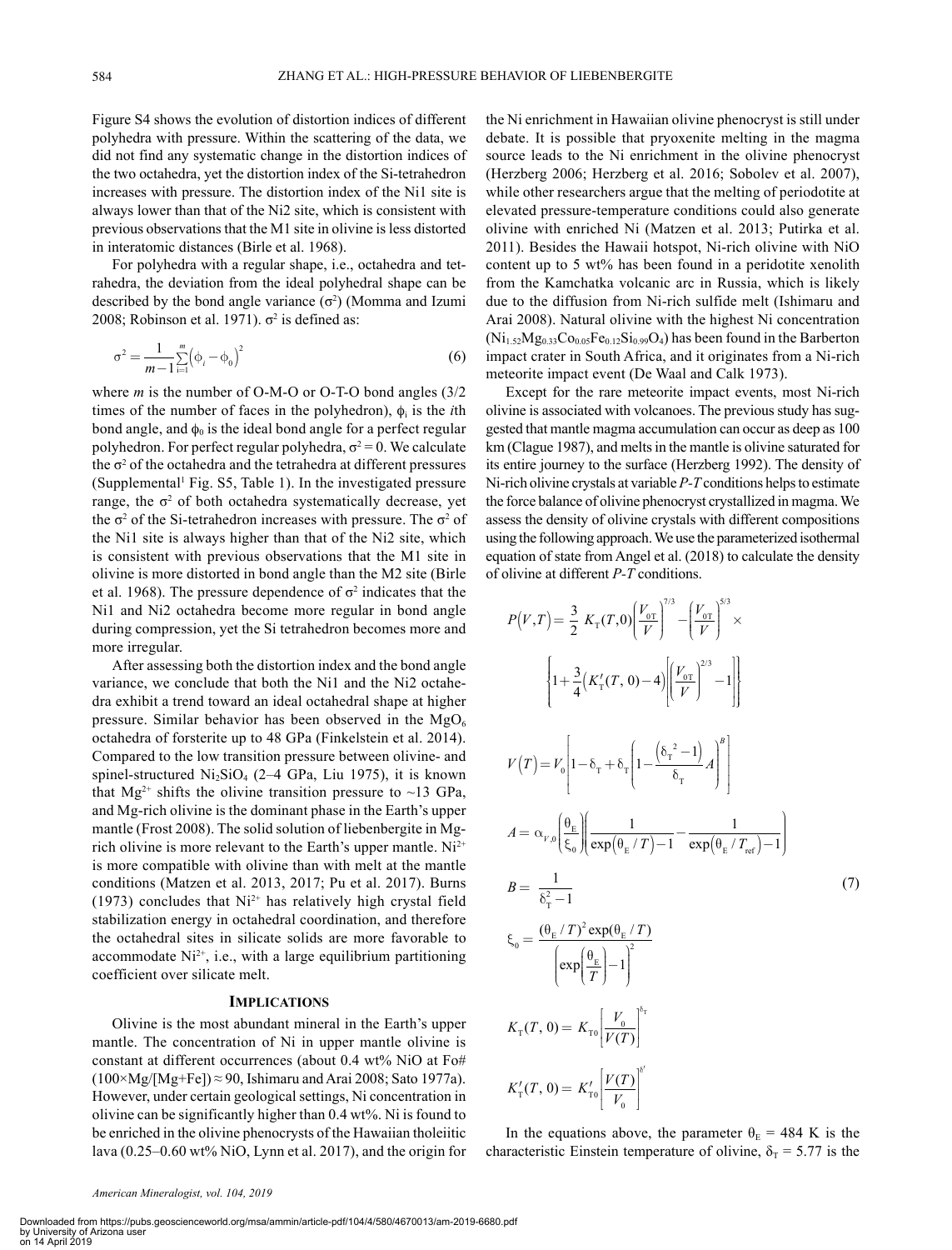**Funding**

This work was performed at GeoSoilEnviroCARS (Sector 13), Partnership for Extreme Crystallography program (PX^2), Advanced Photon Source (APS), and Argonne National Laboratory. GeoSoilEnviroCARS is supported by the National Science Foundation-Earth Sciences (EAR-1634415) and Department of Energy-Geosciences (DE-FG02-94ER14466). PX^2 program and the COMPRES-GSECARS gas loading system are supported by COMPRES under NSF Cooperative Agreement EAR-1661511. Use of the Advanced Photon Source was supported by the U.S. Department of Energy, Office of Science, Office of Basic Energy Sciences, under Contract No. DE-C02-6CH11357. Development of ATREX IDL software is supported under National Science Foundation Grant EAR-1440005. Use of the COMPRES-GSECARS gas loading system was supported by COMPRES and GSECARS. Participation of P.D. and Y.H. in this project were supported by NSF Grant EAR-1722969.

#### **Acknowledgments**

We acknowledge associate editor Oliver Tschauner and technical editor Ross Angel for handling the manuscript and giving helpful feedbacks, and the two anonymous reviewers for the constructive comments. D.Z. acknowledges X. Pu (University of Michigan) and Z. Jing (SUSTC) for helpful discussions. The experimental data (IUCr CIF format) in this manuscript can be found in the supporting information.

#### **References cited**

- Akaogi, M., Akimoto, S.I., Horioka, K., Takahashi, K.I., and Horiuchi, H. (1982) The system  $NiAl<sub>2</sub>O<sub>4</sub>-Ni<sub>2</sub>SiO<sub>4</sub>$  at high-pressures and temperatures—Spinelloids with spinel-related structures. Journal of Solid State Chemistry, 44, 257–267.
- Akimoto, S.-I., Fujisawa, H., and Katsura, T. (1965) The olivine-spinel transition in Fe<sub>2</sub>SiO<sub>4</sub> and Ni<sub>2</sub>SiO<sub>4</sub>. Journal of Geophysical Research, 70, 1969–1977. Allegre, C., Manhes, G., and Lewin, E. (2001) Chemical composition of the Earth
- and the volatility control on planetary genetics. Earth and Planetary Science Letters, 185, 49–69.
- Anderson, O.L. (1982) The Earth's core and the phase diagram of iron. Philosophical Transactions of the Royal Society of London, Series A, 306, 21–35.
- Anderson, D.L., and Anderson, O.L. (1970) The bulk modulus-volume relationship for oxides. Journal of Geophysical Research, 75, 3494–3500.
- Andrault, D., Bouhifd, M.A., Itie, J.P., and Richet, P. (1995) Compression and amorphization of  $(Mg,Fe)_{2}SiO_{4}$  olivines: an X-ray-diffraction study up to 70 GPa. Physics and Chemistry of Minerals, 22, 99–107.
- Andrault, D., Bolfan-Casanova, N., Lo Nigro, G., Bouhifd, M.A., Garbarino, G., and Mezouar, M. (2011) Solidus and liquidus profiles of chondritic mantle: Implication for melting of the Earth across its history. Earth and Planetary Science Letters, 304, 251–259.
- Armentrout, M., and Kavner, A. (2011) High pressure, high temperature equation of state for Fe<sub>2</sub>SiO<sub>4</sub> ringwoodite and implications for the Earth's transition zone. Geophysical Research Letters, 38.
- Angel, R.J. (2000) Equations of state. Reviews in Mineralogy and Geochemistry, 41, 35–59.
- Angel, R.J., Gonzalez-Platas, J., and Alvaro, M. (2014) EosFit7c and a Fortran module (library) for equation of state calculations. Zeitschrift für Kristallographie, 229, 405–419.
- Angel, R.J., Alvaro, M., and Nestola, F. (2018) 40 years of mineral elasticity: a critical review and a new parameterisation of equations of state for mantle olivines and diamond inclusions. Physics and Chemistry of Minerals, 45, 95–113.
- Back, M., Birch, W.D., Bojar, H.-P., Carter, J., Ciriotti, M.E., de Fourestier, J., Dolivo-Dobrovolsky, D., Downs, R.T., Grew, E.S., Fascio, L., and others. (2017) The New IMA List of Minerals. International Mineralogical Association.
- Bass, J.D., Weidner, D.J., Hamaya, N., Ozima, M., and Akimoto, S. (1984) Elasticity of the olivine and spinel polymorphs of Ni<sub>2</sub>SiO<sub>4</sub>. Physics and Chemistry of Minerals, 10, 261–272.
- Baur, W. (1974) The geometry of polyhedral distortions. Predictive relationships for the phosphate group. Acta Crystallographica, B30, 1195–1215.
- Bickmore, B.R., Craven, O., Wander, M.C., Checketts, H., Whitmer, J., Shurtleff, C., Yeates, D., Ernstrom, K., Andros, C., and Thompson, H. (2017) Bond valence and bond energy. American Mineralogist, 102, 804–812.
- Birle, J.D., Gibbs, G.V., Moore, P.B., and Smith, J.V. (1968) Crystal Structures of Natural Olivines. American Mineralogist, 53, 807–824.
- Bostrom, D. (1987) Single-crystal X-ray diffraction studies of synthetic Ni-Mg olivine solid solutions. American Mineralogist, 72, 965–972.
- Brown, I.D., Klages, P., and Skowron, A. (2003) Influence of pressure on the lengths of chemical bonds. Acta Crystallographica, B59(4), 439–448.
- Burns, R.G. (1973) The partitioning of trace transition elements in crystal structures: a provocative review with applications to mantle geochemistry. Geochimica et Cosmochimica Acta, 37, 2395–2403.
- Campbell, F.E., and Roeder, P. (1968) The stability of olivine and pyroxene in the Ni-Mg-Si-O system. American Mineralogist, 53, 257–268.
- Clague, D.A. (1987) Hawaiian xenolith populations, magma supply rates, and

Downloaded from https://pubs.geoscienceworld.org/msa/ammin/article-pdf/104/4/580/4670013/am-2019-6680.pdf by University of Arizona user on 14 April 2019

(Color online.)

 $50$ 

100

**Figure 5.** Calculated densities of olivines with different chemical compositions as functions of the depth in the upper mantle conditions. Green solid line =  $Mg_2SiO_4$  (Fo<sub>100</sub>). Blue solid line =  $(Mg_{0.9}Fe_{0.1})_2SiO_4$  $(Fo<sub>90</sub>Fa<sub>10</sub>$ , typical upper mantle olivine composition). Red solid line  $= (Mg_{0.895}Fe_{0.099}Ni_{0.006})_2SiO_4$  (0.6 wt% NiO, upper bound of NiO concentration in olivine phenocrysts of the Hawaiian tholeiitic lava, Lynn et al. 2017). Magenta solid line =  $(Mg_{0.855}Fe_{0.095}Ni_{0.05})_2SiO_4$  (5 wt% NiO, upper bound of NiO concentration found in the peridotite xenolith from the Kamchatka volcanic arc in Russia, Ishimaru and Arai 2008). Black dashed line = upper mantle density profile of the PREM model.

150

Depth (km)

200

250

300

4.51, which is the best-fit value for the olivine with a mantle composition (Angel et al. 2018) and is close enough to our best-fit *K*ʹ value of liebenbergite (4.5). We use the upper mantle geotherm profile from Anderson (1982) to correct the thermal effects, and the pressure-depth relationship is adopted from the PREM model (Dziewonski and Anderson 1981). The calculated density of olivine at different depths is illustrated in Figure 5. From our calculations, we conclude that adding Ni to olivine would increase the density of olivine at the upper mantle conditions. Compared to the typical mantle olivine whose chemical composition is  $(Mg_{0.9}Fe_{0.1})_2SiO_4$ , adding 1% of liebenbergite would increase the density of  $(Mg_{0.9}Fe_{0.1})_2SiO_4$  olivine by 0.4%.  $3.7$  $3.6$ Density (g/cm<sup>3</sup>)  $3.5$  $3.4$  $3.3$ Fo100 0.6 wt% NiO Fo90Fa10 5 wt% NiO  $3.2$ PREM

Anderson-Gruneisen parameter, and  $\delta' = -3.5$  is a parameterized constant (Angel et al. 2018). In the calculation, we focus on three minerals and their solid solutions: forsterite  $(Mg_2SiO<sub>4</sub>)$ , fayalite  $(Fe<sub>2</sub>SiO<sub>4</sub>)$ , and liebenbergite. We calculated the densities of pure forsterite,  $(Mg_{0.9}Fe_{0.1})_2SiO_4$ ,  $(Mg_{0.895}Fe_{0.099}Ni_{0.006})_2SiO_4$  (0.6 wt% NiO), and  $(Mg_{0.855}Fe_{0.095}Ni_{0.05})_2SiO_4$  (5 wt% NiO) as functions of the depth to 300 km. The pressure-density equation of state parameters for fosterite and fayalite  $(K_T, K'_T,$  and  $V_0$ ) are taken from Finkelstein et al. (2014) and Zhang et al. (2016), respectively. The unit-cell volume of solid solution at zero-pressure  $(V_0)$  is treated as the Voigt average of the three end-members, as a room-pressure measurement has suggested very little excess volume effect in the olivine solid solution (Bostrom 1987). The bulk modulus of the solid solution  $(K_{T0})$  is treated as the Reuss average of the end-members, which is a good estimate when the crystal is under hydrostatic stress (Angel et al. 2018). We fix the pressure derivative of bulk modulus at 300 K  $(K<sub>T</sub>)$  as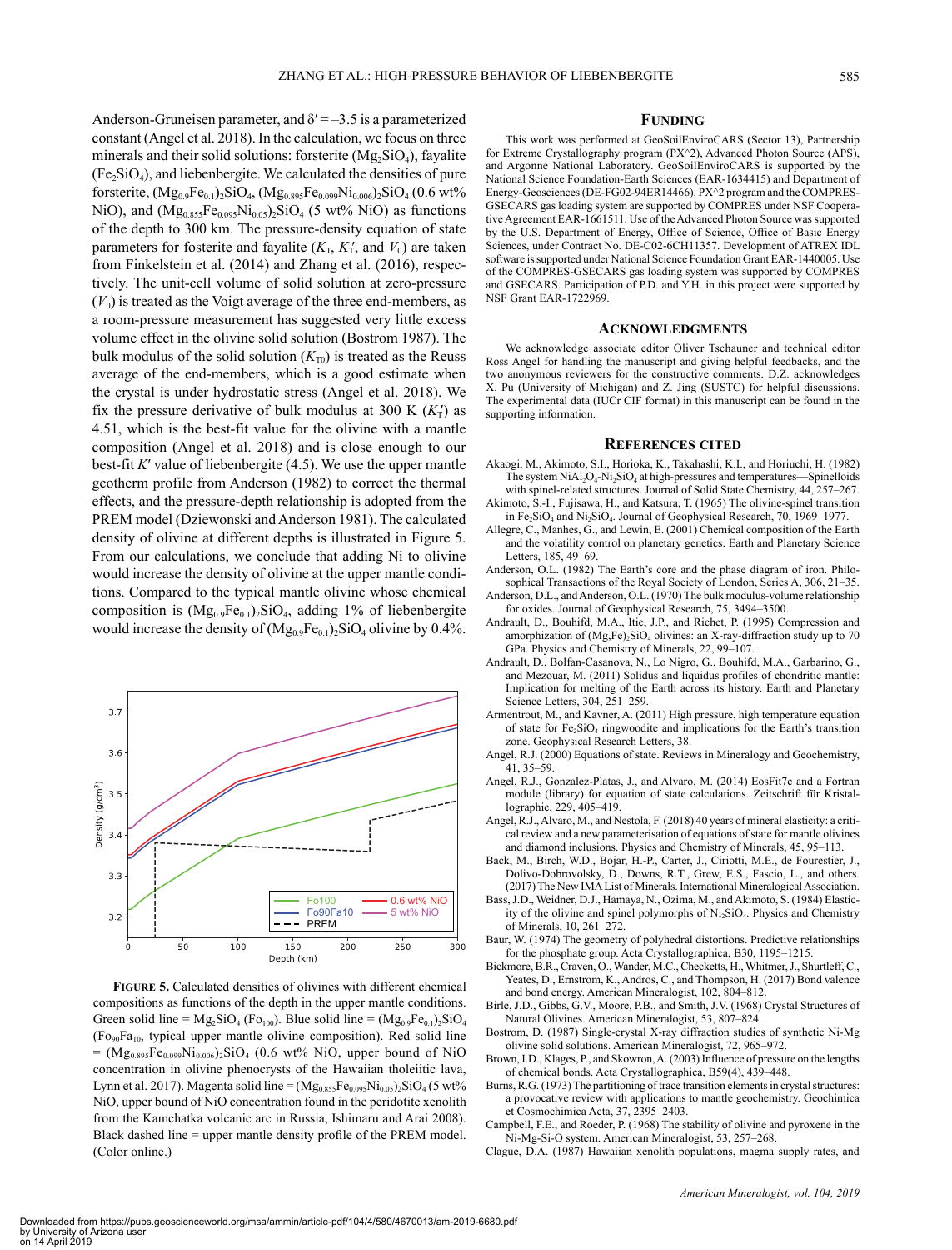development of magma chambers. Bulletin of Volcanology 49, 577–587.

- De Waal, S.A., and Calk, L.C. (1973) Nickel Minerals from Barberton, South Africa: VI. Liebenbergite, a Nickel Olivine. American Mineralogist, 58, 733–735.
- Dera, P., Zhuravlev, K., Prakapenka, V., Rivers, M.L., Finkelstein, G.J., Grubor-Urosevic, O., Tschauner, O., Clark, S.M., and Downs, R.T. (2013) High pressure single-crystal micro X-ray diffraction analysis with GSE\_ADA/RSV software. High Pressure Research, 33, 466–484.
- Dolomanov, O.V., Bourhis, L.J., Gildea, R.J., Howard, J.A.K., and Puschmann, H. (2009) OLEX2: a complete structure solution, refinement and analysis program. Journal of Applied Crystallography, 42, 339–341.
- Downs, R.T., Zha, C.-S., Duffy, T.S., and Finger, L.W. (1996) The equation of state of forsterite to 17.2 GPa and effects of pressure media. American Mineralogist, 81, 51–55.
- Dziewonski, A.M., and Anderson, D.L. (1981) Preliminary Reference Earth Model. Physics of the Earth and Planetary Interiors, 25, 297–356.
- Fei, Y., Ricolleau, A., Frank, M., Mibe, K., Shen, G., and Prakapenka, V. (2007) Toward an internally consistent pressure scale. Proceedings of the National Academy of Sciences, 104, 9182–9186.
- Finger, L.W., Hazen, R.M., and Yagi, T. (1979) Crystal structures and electron densities of nickel and iron silicate spinels at elevated temperature or pressure. American Mineralogist, 64, 1002–1009.
- Finkelstein, G.J., Dera, P.K., Jahn, S., Oganov, A.R., Holl, C.M., Meng, Y., and Duffy, T.S. (2014) Phase transitions and equation of state of forsterite to 90 GPa from single-crystal X-ray diffraction and molecular modeling. American Mineralogist, 99, 35–43.
- Fischer, R.A., Nakajima, Y., Campbell, A.J., Frost, D.J., Harries, D., Langenhorst, F., Miyajima, N., Pollok, K., and Rubie, D.C. (2015) High pressure metal– silicate partitioning of Ni, Co, V, Cr, Si, and O. Geochimica et Cosmochimica Acta, 167, 177–194.
- Frost, D.J. (2008) The Upper Mantle and Transition Zone. Elements, 4, 171–176. Gentile, A.L., and Roy, R. (1960) Isomorphism and crystalline solubility in the
- garnet family. American Mineralogist, 45, 701–711. Griffin, W.L., Cousens, D.R., Ryan, C.G., Sie, S.H., and Suter, G.F. (1989) Ni in Chrome Pyrope Garnets—a New Geothermometer. Contributions of Mineralogy and Petrology, 103, 199–202.
- Hart, S.R., and Davis, K.E. (1978) Nickel Partitioning between olivine and silicate melt. Earth and Planetary Science Letters, 40, 203–219.
- Hazen, R.M. (1976) Effects of temperature and pressure on the crystal structure of forsterite. American Mineralogist, 61, 1280–1293.
- (1977) Effects of temperature and pressure on the crystal structure of ferromagnesian olivine. American Mineralogist, 62, 286–295.
- (1993) Comparative compressibilities of silicate spinels: Anomalous behavior of  $(Mg, Fe)_{2}SiO<sub>4</sub>$ . Science, 259, 206–206.
- Hazen, R.M., and Finger, L.W. (1979) Bulk modulus-volume relationship for cation-anion polyhedra. Journal of Geophysical Research 84(B12), 6723–6728.
- Hazen, R.M., Downs, R.T., Finger, L.W., and Ko, J. (1993) Crystal chemistry of ferromagnesian silicate spinels: Evidence for Mg-Si disorder. American Mineralogist, 78, 1320–1323.
- Hazen, R.M., Downs, R.T., and Finger, L.W. (1996) High-pressure crystal chemistry of LiScSiO4: An olivine with nearly isotropic compression. American Mineralogist, 81, 327–334.
- Herzberg, C. (1992) Depth and degree of melting of komatiites. Journal of Geophysical Research, 97(B4), 4521–4540.

(2006) Petrology and thermal structure of the Hawaiian plume from Mauna Kea volcano. Nature, 444, 605–609.

- Herzberg, C., Vidito, C., and Starkey, N.A. (2016) Nickel-cobalt contents of olivine record origins of mantle peridotite and related rocks. American Mineralogist, 101, 1952–1966.
- Ishimaru, S., and Arai, S. (2008) Nickel enrichment in mantle olivine beneath a volcanic front. Contributions to Mineralogy and Petrology, 156, 119–131.
- Jollands, M.C., Burnham, A.D., O'Neill, H.St.C., Hermann, J., and Qian, Q. (2016) Beryllium diffusion in olivine: A new tool to investigate timescales of magmatic processes. Earth and Planetary Science Letters, 450, 71–82.
- Korenaga, J., and Kelemen, P.B. (2000) Major element heterogeneity in the mantle source of the North Atlantic igneous province. Earth and Planetary Science Letters, 184, 251–268.
- Kroll, H., Kirfel, A., and Heinemann, R. (2014) Axial thermal expansion and related thermophysical parameters in the Mg,Fe olivine solid-solution series. European Journal of Mineralogy, 26, 607–621.
- Kudoh, Y., and Takéuchi, Y. (1985) The crystal structure of forsterite Mg<sub>2</sub>SiO<sub>4</sub> under high pressure up to 149 kb. Zeitschrift für Kristallographie-Crystalline Materials, 171, 291–302.
- Lager, G.A., and Meagher, E.P. (1978) High-temperature structural study of six olivines. American Mineralogist, 63, 365–377.
- Li, J., and Agee, C.B. (1996) Geochemistry of mantle-core differentiation at high pressure. Nature, 381, 686–689.
- Lin, C.C. (2001) High-pressure Raman spectroscopic study of Co- and Ni-olivines. Physics and Chemistry of Minerals, 28, 249–257.
- Liu, L.G. (1975) Disproportionation of  $Ni<sub>2</sub>SiO<sub>4</sub>$  to stishovite plus bunsenite at high-

pressures and temperatures. Earth and Planetary Science Letters, 24, 357–362.

- Liu, L., Bassett, W.A., and Takahashi, T. (1974) Isothermal compression of a spinel phase of Co2SiO4 and magnesian ilmenite. Journal of Geophysical Research, 79, 1171–1174.
- Lynn, K.J., Shea, T., and Garcia, M.O. (2017) Nickel variability in Hawaiian olivine: Evaluating the relative contributions from mantle and crustal processes. American Mineralogist, 102, 507–518.
- Mao, H.K., Takahashi, T., Bassett, W.A., Weaver, J.S., and Akimoto, S.I. (1969) Effect of pressure and temperature on the molar volumes of wüstite and of three (Fe, Mg)<sub>2</sub>SiO<sub>4</sub> spinel solid solutions. Journal of Geophysical Research, 74, 1061–1069.
- Mao, H.-K., Takahashi, T., and Bassett, W.A. (1970) Isothermal compression of the spinel phase of  $Ni<sub>2</sub>SiO<sub>4</sub>$  up to 300 kilobars at room temperature. Physics of the Earth and Planetary Interiors, 3, 51–53.
- Matzen, A.K., Baker, M.B., Beckett, J.R., and Stolper, E.M. (2013) The temperature and pressure dependence of nickel partitioning between olivine and silicate melt. Journal of Petrology, 54, 2521–2545.
- (2017) The effect of liquid composition on the partitioning of Ni between olivine and silicate melt. Contributions to Mineralogy and Petrology, 172, 3.
- McDonough, W.F. (2014) Compositional model for the earth's core. In K.K. Turekian, Ed., Treatise on Geochemistry (2nd ed.), pp. 559–577. Elsevier.
- McDonough, W.F., and Sun, S.S. (1995) The composition of the Earth. Chemical Geology, 120, 223–253.
- Meng, Y., Fei, Y., Weidner, D.J., Gwanmesia, G.D., and Hu, J. (1994) Hydrostatic compression of  $γ$ -Mg<sub>2</sub>SiO<sub>4</sub> to mantle pressures and 700 K: Thermal equation of state and related thermoelastic properties. Physics and Chemistry of Minerals, 21, 407–412.
- Mizukami, S., Ohtani, A., Kawai, N., and Ito, E. (1975) High-pressure X-ray diffraction studies on β-and γ-Mg<sub>2</sub>SiO<sub>4</sub>. Physics of the Earth and Planetary Interiors, 10, 177–182.
- Momma, K., and Izumi, F. (2008) VESTA: a three-dimensional visualization system for electronic and structural analysis. Journal of Applied Crystallography, 41, 653–658.
- Mysen, B.O. (1979) Nickel partitioning between olivine and silicate melt—Henry's Law Revisited. American Mineralogist, 64, 1107–1114.
- Nestola, F., Boffa Ballaran, T., Koch-Müller, M., Balic-Zunic, T., Taran, M., Olsen, L., Princivalle, F., Secco, L., and Lundegaard, L. (2010) New accurate compression data for γ-Fe<sub>2</sub>SiO<sub>4</sub>. Physics of the Earth and Planetary Interiors, 183, 421–425.
- Nestola, F., Nimis, P., Ziberna, L., Longo, M., Marzoli, A., Harris, J.W., Manghnani, M.H., and Fedortchouk, Y. (2011a) First crystal-structure determination of olivine in diamond: Composition and implications for provenance in the Earth's mantle. Earth and Planetary Science Letters, 305, 249–255.
- Nestola, F., Pasqual, D., Smyth, J., Novella, D., Secco, L., Manghnani, M., and Negro, A.D. (2011b) New accurate elastic parameters for the forsterite-fayalite solid solution. American Mineralogist, 96, 1742–1747.
- Ozima, M. (1976) Growth of nickel olivine single crystals by the flux method. Journal of Crystal Growth, 33, 193–195.
- Palme, H., and O'Neill, H.St.C. (2014) Cosmochemical estimates of mantle composition. In K.K. Turekian, Ed., Treatise on Geochemistry (2nd ed.), pp. 1–39. Elsevier.
- Poe, B.T., Romano, C., Nestola, F., and Smyth, J.R. (2010) Electrical conductivity anisotropy of dry and hydrous olivine at 8 GPa. Physics of the Earth and Planetary Interiors, 181, 103–111.
- Pu, X., Lange, R.A., and Moore, G. (2017) A comparison of olivine-melt thermometers based on  $D_{Mg}$  and  $D_{Ni}$ . The effects of melt composition, temperature, and pressure with applications to MORBs and hydrous arc basalts. American Mineralogist, 102, 750–765.
- Putirka, K., Ryerson, F.J., Perfit, M., and Ridley, W.I. (2011) Mineralogy and composition of the oceanic mantle. Journal of Petrology, 52, 279–313.
- Qin, F., Wu, X., Zhang, D., Qin, S., and Jacobsen, S.D. (2017) Thermal equation of state of natural Ti-bearing clinohumite. Journal of Geophysical Research: Solid Earth, 122(11), 8943–8951.
- Ringwood, A.E. (1959) On the chemical evolution and densities of the planets. Geochimica et Cosmochimica Acta, 15, 257–283.
- $(1962)$  Prediction and confirmation of olivine-spinel transition in Ni<sub>2</sub>SiO<sub>4</sub>. Geochimica et Cosmochimica Acta, 26, 457–469.
- Rivers, M., Prakapenka, V.B., Kubo, A., Pullins, C., Holl, C.M., and Jacobsen, S.D. (2008) The COMPRES/GSECARS gas-loading system for diamond anvil cells at the Advanced Photon Source. High Pressure Research, 28, 273–292.
- Robinson, K., Gibbs, G.V., and Ribbe, P.H. (1971) Quadratic Elongation: A quantitative measure of distortion in coordination polyhedra. Science, 172, 567–570.
- Sato, H. (1977a) Nickel content of basaltic magmas: identification of primary magmas and a measure of the degree of olivine fractionation. Lithos, 10, 113–120.
- Sato, Y. (1977b) Equation of state of mantle minerals determined through highpressure X-ray study. High Pressure Research: Applications in Geophysics, 307–312.
- Shannon, R.D. (1976) Revised effective ionic-radii and systematic studies of interatomic distances in halides and chalcogenides. Acta Crystallographica,